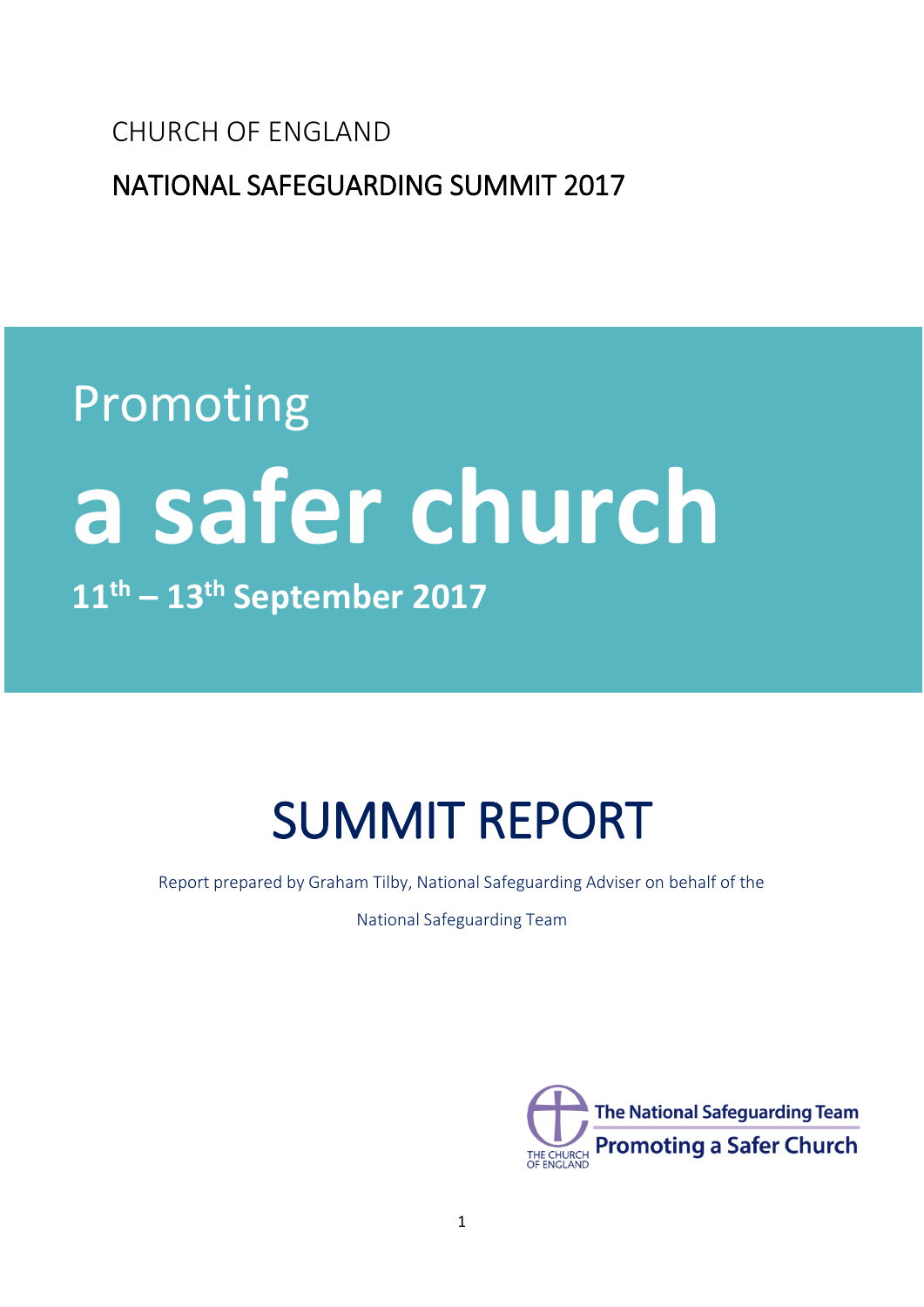## INTRODUCTION

From  $11^{th}$  to  $13^{th}$  September 2017, 83 people met at the University of York at our National Safeguarding Summit, organised and attended by the Church of England's National Safeguarding Team, together with 16 presenters and workshop facilitators. The event was primarily aimed at safeguarding advisers from dioceses, cathedrals and other Church bodies such as religious communities as well as independent chairs of diocesan safeguarding panels.

The Summit provided an important opportunity for safeguarding advisers from across the Church to interact with each other and with members of the National Safeguarding Team.

## PURPOSE OF THE SUMMIT

The main purpose of the summit was to provide a developmental opportunity for safeguarding advisers and independent chairs across the Church of England. The focus was to learn from critical incidents and case reviews both relating to the church and external organisations and to develop the knowledge and skills of safeguarding advisers and chairs in respect of a range of safeguarding issues relating to children and vulnerable adults.

## *"The event was pretty much spot on, with a challenging programme but space to network and reflect."* A Diocesan Safeguarding Adviser

## **FVALUATION**

Summit delegates were asked to complete a survey following the conference and responded in the following ways to the questions posed:

## With 10 points being the most positive, how did you rate the Summit in supporting you in your role to improve safeguarding within your setting?

The average level of satisfaction was 8.4.

## KEY ACTIONS AND OUTCOMES

## What specifically will you do as a result of the Summit in your role to improve safeguarding within your setting?

Individual delegates were asked in what ways they would apply the learning from the Summit to improve safeguarding within the settings that they worked. Some examples of the responses are distributed throughout the report.

The report concludes with a number of actions for further consideration by the National Safeguarding Team.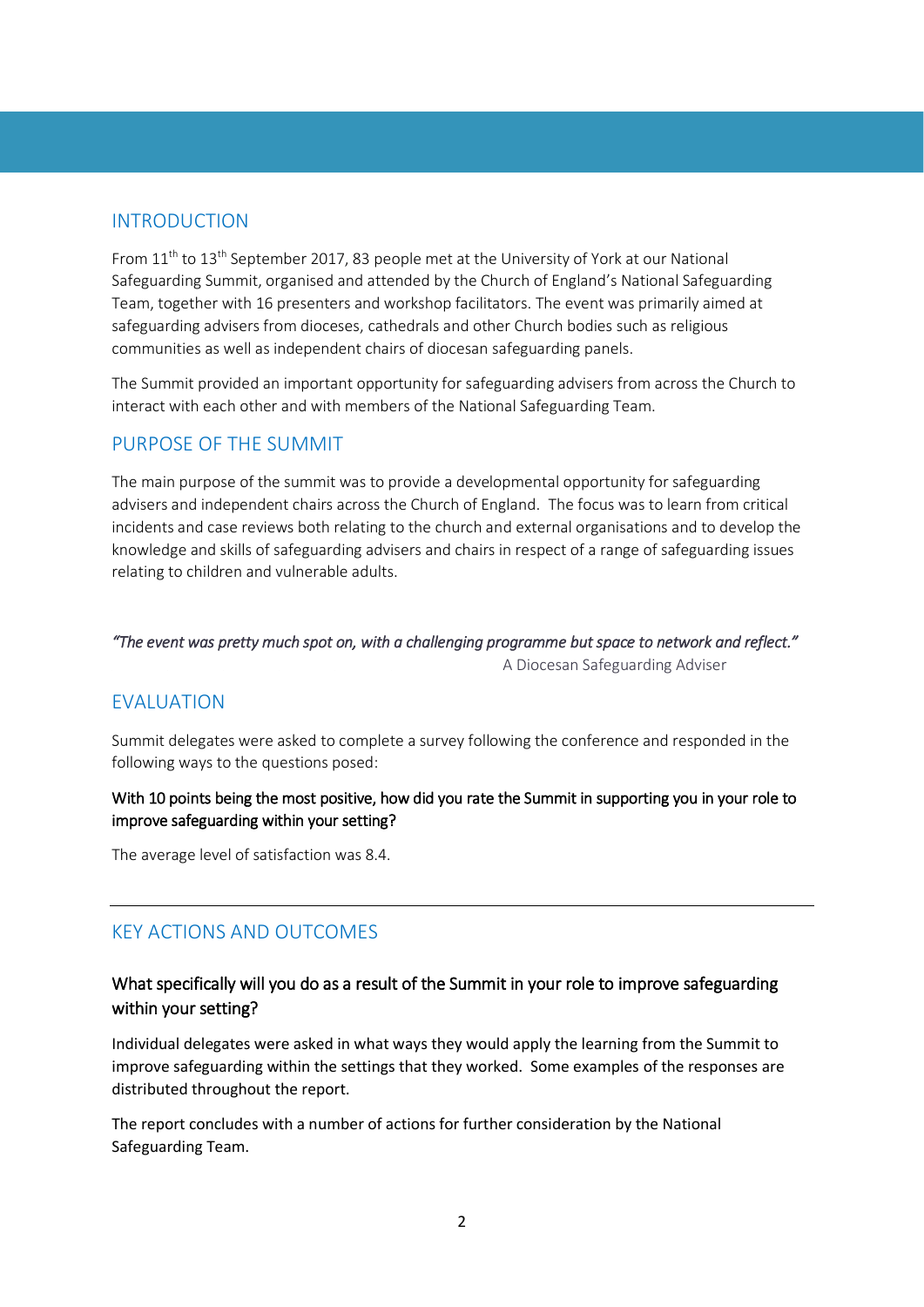## Day One: MONDAY 11 SEPTEMBER 2017

Delegates to the Summit were welcomed by Bishop Peter Hancock, Bishop of Bath & Wells and the Church of England's Lead Bishop for Safeguarding and Graham Tilby, the National Safeguarding Adviser. The afternoon session was then led by colleagues from Lincolnshire Police, the dioceses of Lincoln and Chichester and the independent chair of Lincoln's Diocesan Safeguarding Panel. The session, entitled, 'Are You Ready?' focused on learning.

*'I will return to my diocese with the intention of developing a plan for critical incidents with the senior clergy' clergy' clergy' A Diocesan Safeguarding Adviser* 

"a safeguarding incident that has the potential to undermine public confidence in the church; and which requires a level of resource to respond to beyond normal casework and beyond management via normal core group working."

The session also provided an opportunity to consider the impact of trauma on victims of abuse and the potential for individuals and organisations responding to abuse to become traumatised.

## KEY MESSAGES

*The session highlighted the importance of being prepared for a critical incident by:*

- Building collaborative, mature and personal relationships with statutory partners such as the police supporting by effective information-sharing and communication
- Identifying the key people within your diocese or other setting who will manage a critical incident if it arises and who are able to secure additional resources as and when required
- Maintaining a central focus on the alleged victims and their support needs at all times during the investigations engaging specialist help where needed

*"I will invest additional time and energy in relationship-building with key senior external stakeholders and explore models adopted by other dioceses to develop self-audit and review of safeguarding."*  **Diocesan Safeguarding Adviser** 

During the evening, Dr Craig Harper from Nottingham Trent University led a seminar on research related to the reporting of sexual abuse within religious settings. The seminar entitled 'Using Human Psychology to Improve Sexual Offence Reporting' considered the context of resistance to reporting child sexual abuse in religious settings, exploring a range of theories to help us understand recognition and reporting of abuse. Dr Harper will be conducting research within the Church of England – for more information contact @CraigHarper19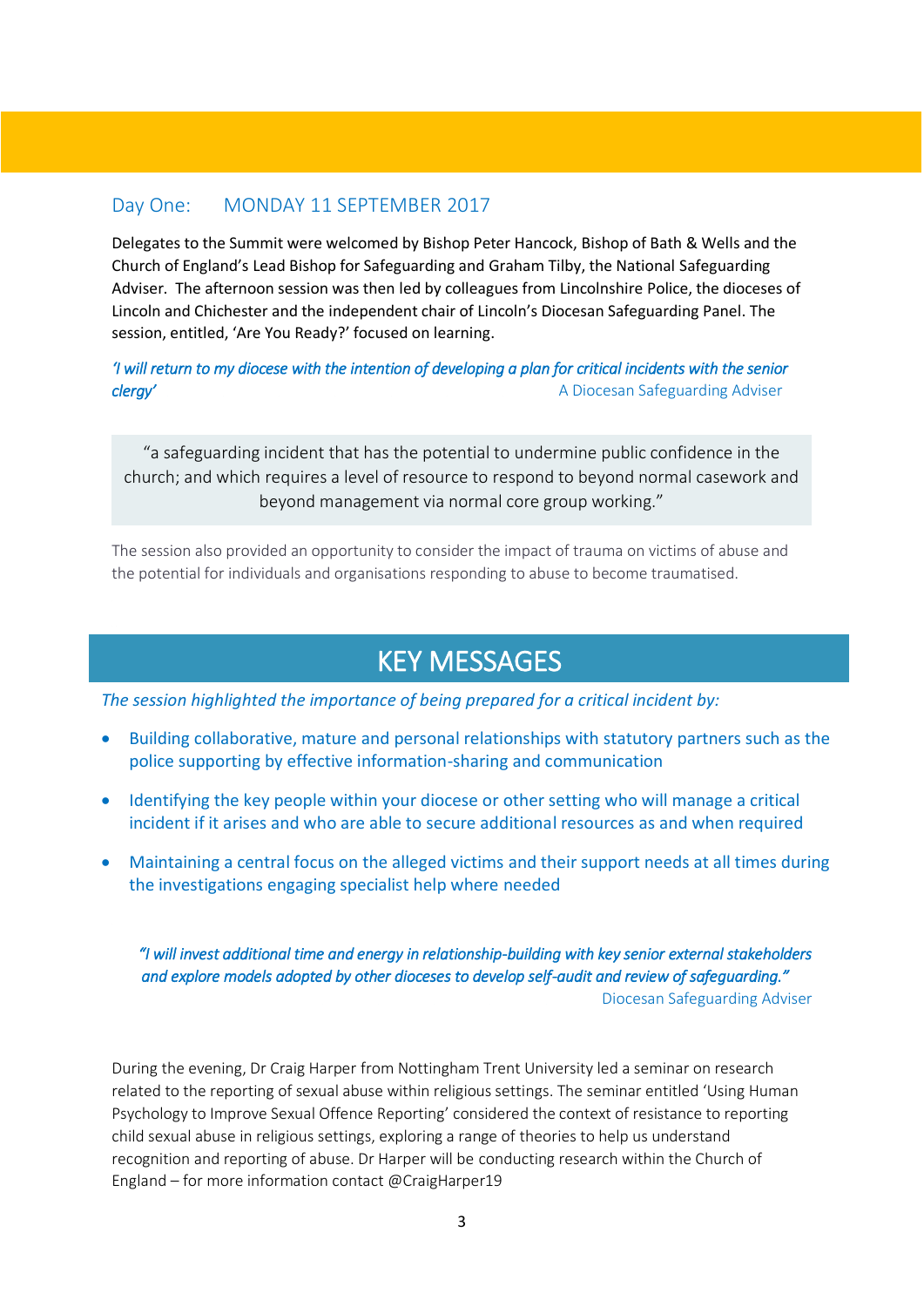## Day Two: TUESDAY 12 SEPTEMBER 2017

Day Two began with reflections from Bishop Mark Sowerby, Bishop of Horsham and Heather Reid, Deputy National Safeguarding Adviser.

The keynote speaker was Keith Stephens, Diocesan Secretary of the Anglican Diocese of Perth, and previously the Diocese of Adelaide, Australia. Keith gave a comprehensive presentation on his learning from the engagement of the Dioceses of Adelaide (and Perth) with the Australian Royal Commission into Institutional Responses to Child Sexual Abuse. The presentation also covered the history of investigations into allegations of and responses to child sexual abuse in the Diocese of Adelaide, with particular focus on the Board of Inquiry and the implementation of one of the first redress schemes (*Healing Steps*) in the Anglican Church of Australia for survivors of child sexual abuse. He described some of the impact of the Royal Commission on the Anglican Church of Australia and some of the initiatives arising from the Commission such as the Commonwealth Redress Scheme.

## *"Keith's presentation helped me to reflect on what we need to better prepare for the Inquiry here and the importance of keeping a focus on the experience of survivors and our desire to improve our*  **safeguarding responses to them." Consumersed as a safeguarding Adviser** by Diocesan Safeguarding Adviser

Keith's presentation was followed by a panel to allow delegates to explore some of the issues arising from both Keith's input as well as the 'Are You Ready?' session on critical incident learning. They were joined on the panel by Heather Reid, Paula Jefferson and Bishop Mark.

## **Workshops**

During the afternoon delegates were given the opportunity to attend two workshops facilitated by a range of individuals and organisations:

Preventing Child Sexual Abuse - Donald Findlater stressed that whilst the Church was very much still rightly focusing on establishing more consistent and robust responses to disclosures of abuse and support to victims and survivors, strategies aimed at preventing children from being sexually abused and for recognising early warning signs remain critical to the Church's overall safeguarding arrangements. The workshop introduced the 'comprehensive Prevention model' for consideration by the Church focusing on offenders/potential offenders, victims/potential victims, communities/families and specific situations in which abuse has occurred in the context of a public health primary, secondary and tertiary prevention based on the work of Smallbone et al 2008.

## *"I am going to look at ways that I can further support parishes with prevention."* Training Officer

SCIE Survivor Research – this workshop provided Edi Carmi and Dr Sheila Fish from the Social Care Institute for Excellence with an important opportunity to hear from the experience of safeguarding advisers in informing their research on what good support to survivors of abuse, whether churchrelated or not, should look like. The research involves a rapid evidence review, victims/survivor survey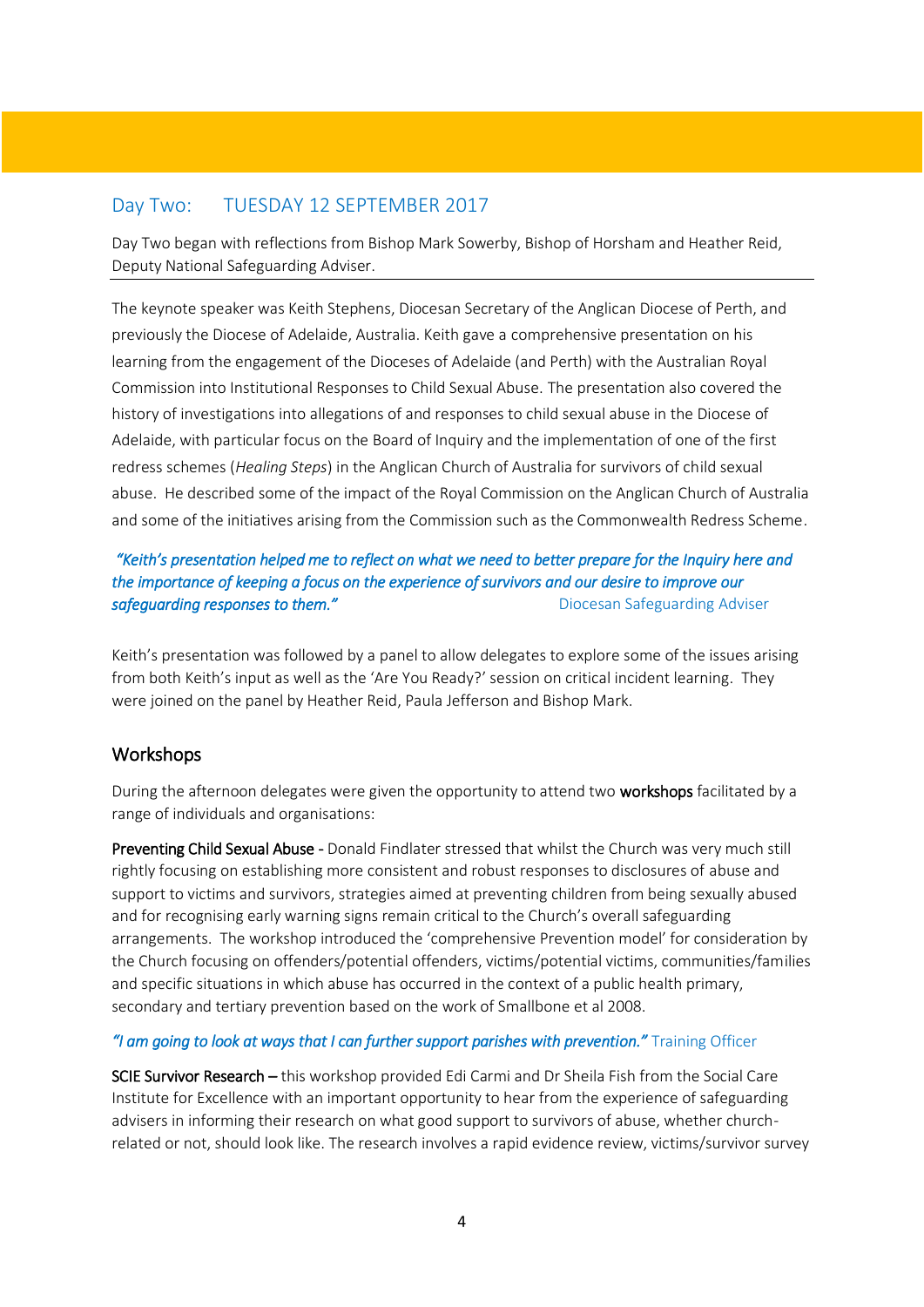and in-depth direct contact with victims/survivors to elicit their experience and perspectives. Its purpose is to help the Church improved its responses and support to survivors.

## *"I will look at our Authorised Listeners requirements with regards to training."* Training Officer

Assessing and managing potential or known risk – Marcella Leonard provided delegates with an overview of effective assessment and risk management practice ahead of the specialist training being organised by the NST for Diocesan Safeguarding Advisers in 2018. The workshop included looking at different models of risk assessment and exploring the use of risk management plans.

Victim & Survivor-led (child centred) practice – Cerys Morgan a survivor of sexual abuse (supported by CCPAS) told her story of abuse as a young person and adult perpetrated by a church leader highlighting some of the lessons for those with responsibility for safeguarding.

Safeguarding Adults – delegates were provided with an overview of the Care Act 2014 and other relevant legislation such as the Mental Capacity Act 2005 by Hugh Constant from SCIE, supported by case summaries in the acknowledgment that the Church can and needs to play a vital role in safeguarding adults who are vulnerable to abuse and in need of care and protection. The workshop considered definitions of, and factors relating to, 'vulnerability' and engaged participants in discussions about what makes the church a safer place, or less safe place for those who may be vulnerable to abuse and what can dioceses do to promote safety.

### *"I intend to apply more focus on vulnerable adults' care in awareness and training."*

### A Diocesan Training Officer

Financial Abuse – Dr Mark Redmond (University of Gloucestershire) challenged delegates to consider how members of church congregations and communities need to be alert to indicators of financial abuse and the vulnerability of some people to this form of abuse. The workshop addressed the potential scale and types of financial abuse, including within families, by 'scammers' and some characteristics of an 'unsafe' and 'safe' church.'

Dealing with Trauma – Davy Hutton stressed the importance of understanding trauma experienced by victims and survivors of abuse, using his experiences and professional knowledge to help delegates identify the key indicators of post-traumatic stress and how best to respond to this. The importance of delegates understanding vicarious and secondary forms of trauma and the importance of caring for themselves in order to effectively safeguard others.

*"I recognise the need to look after myself better in order to continue to be able to help others."* Diocesan Safeguarding Adviser

*"Thank you for a well-structured event that posed some key challenges, offered some helpful ideas and*  **provided opportunities to build network of support" Diocesan Independent Chair**